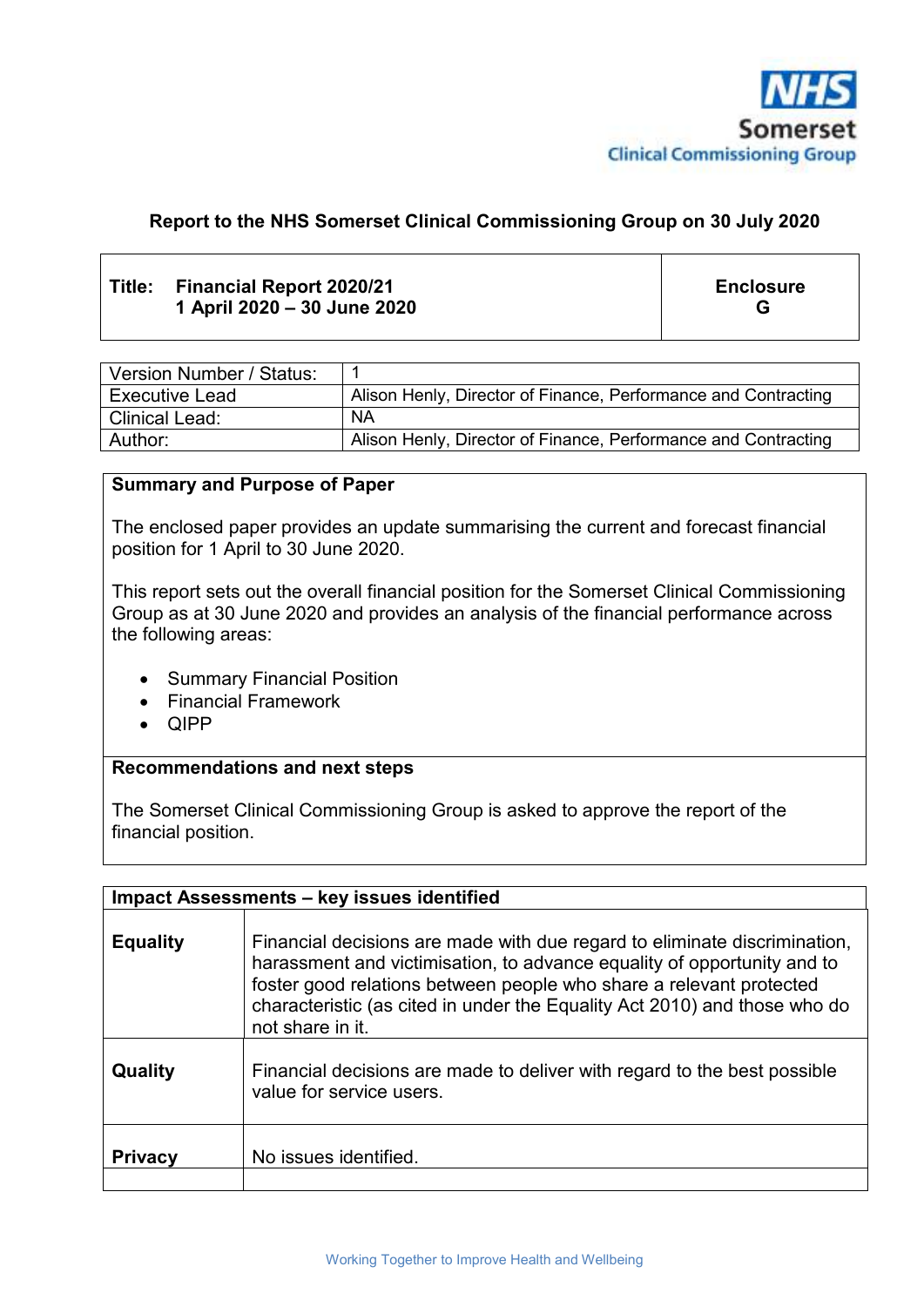| Engagement         | No issues identified.                                                    |                |                   |                 |
|--------------------|--------------------------------------------------------------------------|----------------|-------------------|-----------------|
| Financial /        | The Somerset Clinical Commissioning Group has a current confirmed        |                |                   |                 |
| <b>Resource</b>    | budget of £300,535,000 for April to July 2020.                           |                |                   |                 |
| Governance         | The financial report details any constitutional standards required to be |                |                   |                 |
| or Legal           | met by the Clinical Commissioning Group.                                 |                |                   |                 |
| <b>Risk</b>        | The Somerset Clinical Commissioning Group must ensure it delivers the    |                |                   |                 |
| <b>Description</b> | planned financial target.                                                |                |                   |                 |
|                    | Consequence                                                              | Likelihood     | <b>RAG Rating</b> | <b>GBAF Ref</b> |
| <b>Risk Rating</b> | 4                                                                        | $\overline{4}$ | 16                | SO <sub>2</sub> |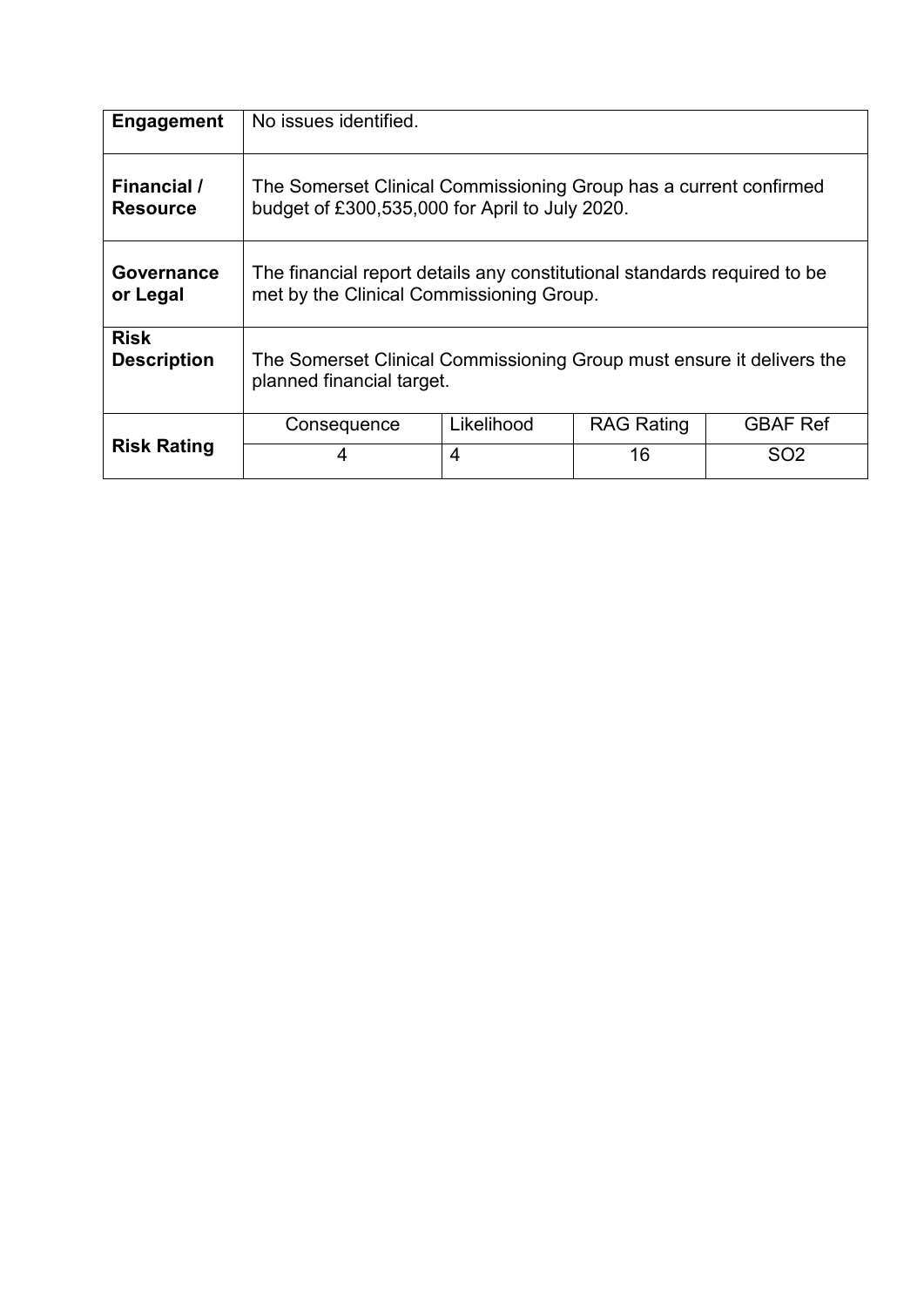## **SOMERSET CLINICAL COMMISSIONING GROUP**

# **FINANCE REPORT TO THE GOVERNING BODY**

# **AS AT 30 JUNE 2020**

### **1 INTRODUCTION**

- 1.1 The purpose of this report is to update the Governing Body on the Clinical Commissioning Group's financial performance for the financial year 2020/21 as at 30 June 2020.
- 1.2 Financial reporting would, under normal circumstances, be based on budgets as set out in the Operational Financial Plan for the year, as agreed with NHS England and NHS Improvement or on a draft plan where this has not yet been agreed. Indicative funding allocations for 2020/21 were issued to CCGs in January 2020 and a draft plan, based on these indicative allocations, was submitted to NHS England and NHS Improvement by the Clinical Commissioning Group on 5<sup>th</sup> March 2020.
- 1.3 Since submission of the draft plan, and in response to the current COVID-19 pandemic, a letter was issued on 17 March 2020 by Sir Simon Stevens, NHS Chief Executive, and Amanda Pritchard, NHS Chief Operating Officer which set out 'Next Steps on NHS Response to COVID-19'. These guidelines fundamentally changed financial arrangements for NHS commissioners and providers for 2020/21 and suspended further work on the annual planning process until further notice. Some of these new national arrangements materially change the expenditure profile of the Clinical Commissioning Group, including;
	- the move of major independent sector hospital contracting away from CCGs to NHS England
	- NHS provider payments being re-set based on historic spend
	- the cessation of billing for Non-Contracted Activity (NCAs) by NHS providers
	- the suspension of efficiency expectations within inflationary uplifts
	- the potential deferment of transformation plans (where they cannot be progressed due to COVID-19)
	- the expectation that most planned investments will be set aside, although the position on the progression of Mental Health Investment has not yet been clarified.
- 1.4 Under normal circumstances budget monitoring and reporting would be for a full financial year, in line with national performance management frameworks. In these unprecedented times, we are implementing financial arrangements for COVID-19 that are set for an initial period of four months with an expectation that this period may be extended by national direction if the circumstances require it. They are, therefore, currently in place for an indeterminate period of the 2020/21 financial year. In addition, it is clear that it will not be a straightforward return to previous plans whenever these current financial arrangements cease.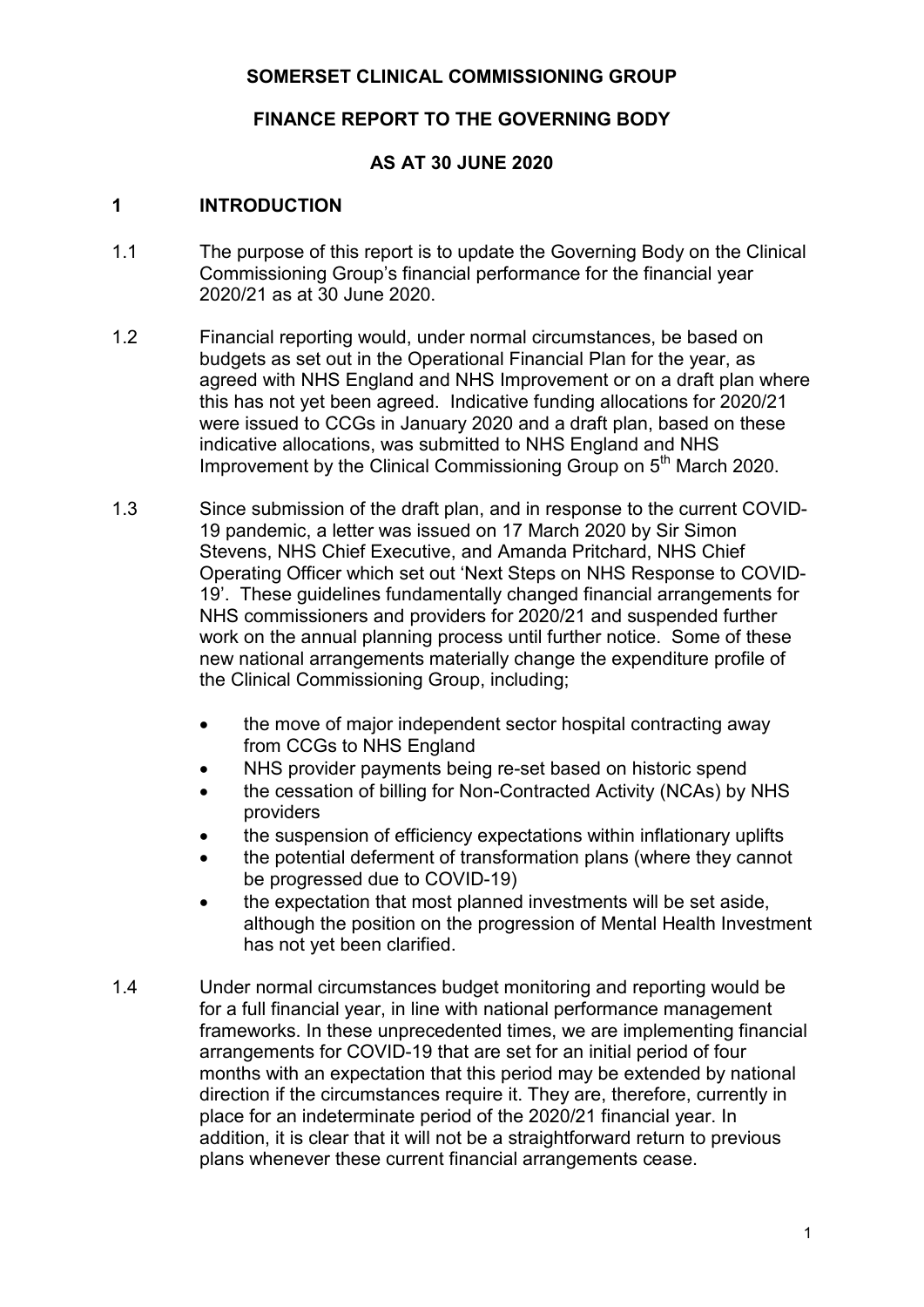- 1.5 Guidance regarding the financial management of Clinical Commissioning Groups, for the period from 1st April to 31st July 2020 only, was issued from NHS England and NHS Improvement on 15<sup>th</sup> May 2020. This guidance recognises the current revised financial regime and service changes referred to in paragraph 1.3 above and the impact this will have on CCG financial positions and affordability against previously notified indicative allocations.
- 1.6 This has required a revised approach to the financial management of CCGs during this time and these revisions can be summarised as follows;
	- during the period 1 April to 31 July 2020 CCGs are expected to breakeven on an in-year basis
	- to achieve this, CCG allocations have been non-recurrently adjusted for M1 to M4
	- in general, initial indicative CCG allocations are higher than national expenditure modelling, therefore CCG allocations have been nonrecurrently adjusted ('prospective adjustment') to reflect expected monthly expenditure. The calculation of expected monthly expenditure considers the impacts of the temporary financial regime, including:
		- block payment arrangements with NHS Trusts and Foundation Trusts ('NHS Trusts'); and
		- \* national contracting of acute services from independent sector
	- CCGs will be monitored against the adjusted allocation position. Actual expenditure will be reviewed on a monthly basis and a retrospective non-recurrent adjustment will be actioned for reasonable variances between actual expenditure and the expected monthly expenditure
	- this approach mirrors the system currently in place for NHS Trusts
	- each CCG has received an output that sets out their revised allocations based on a calculation of their projected monthly expenditure for the period 1 April to 31 July 2020
	- CCGs have been requested to set budgets for the four-month period 1 April to 31 July which are within the non-recurrently adjusted allocation position
- 1.7 In view of this guidance, and in the absence of any further guidance regarding the CCG financial regime post 31 July 2020, current financial reporting is on the basis of the first four months of the financial year only, rather than a budget position that reflects a final year end forecast financial outcome. Once extended arrangements are determined at a national level and specific guidance is released, budgetary periods can be rolled on through the year, taking account of emerging clarifications and developments.

# **2 FINANCE REPORT**

# **Forecast Outturn**

2.1 As noted in the introduction to this report, the Clinical Commissioning Group is expected to breakeven for the period 1 April to 31 July 2020.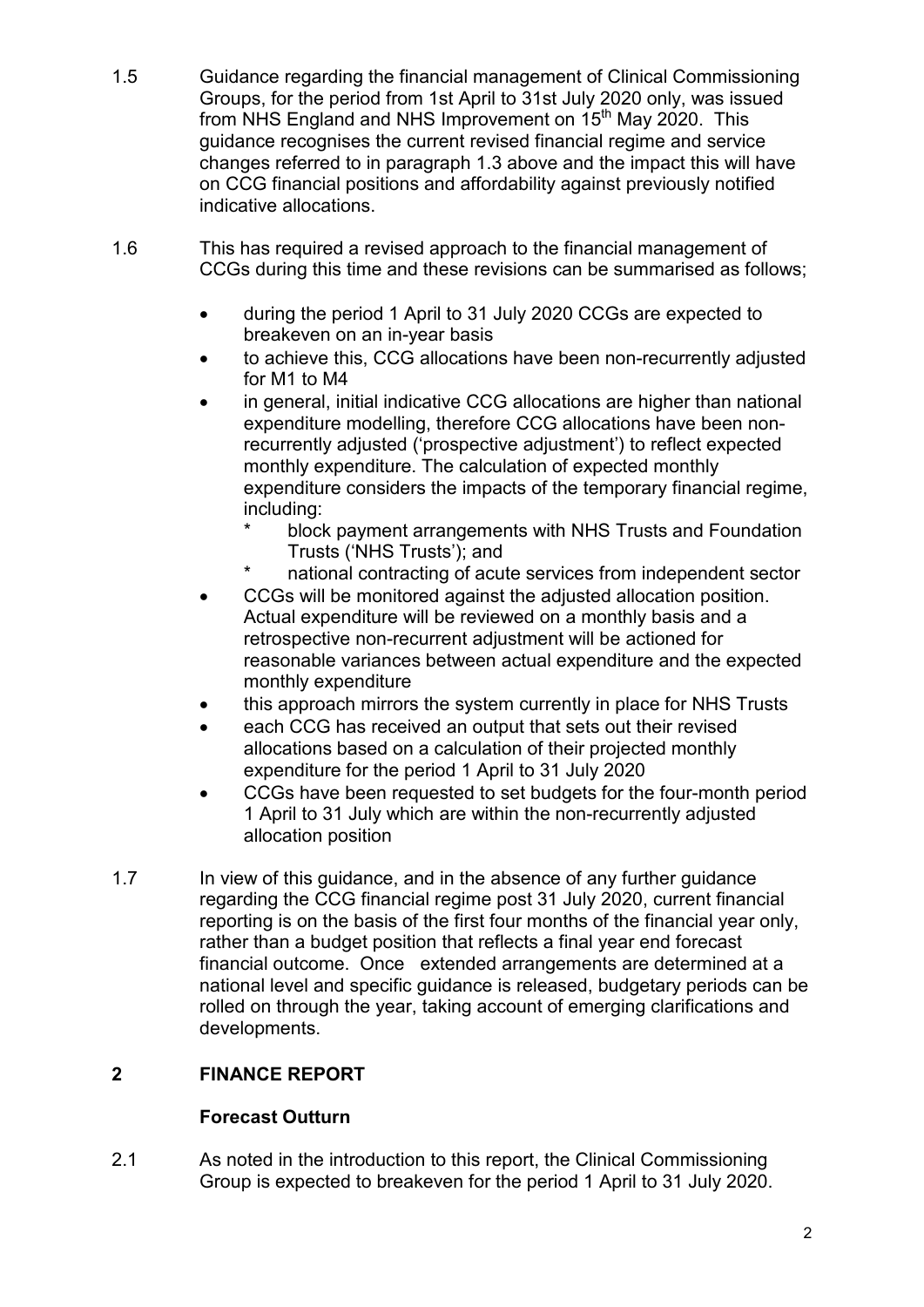2.2 In line with guidance issued in May 2020 regarding the new financial management and reporting arrangements for Clinical Commissioning Groups, the CCG has recently submitted expenditure details to NHS England for the period to 30 June 2020. These figures will be reviewed and monitored against the adjusted allocation position and a retrospective non-recurrent adjustment will be actioned for the variance between actual expenditure and the allocated resource. Over the following weeks these figures will be subject to a more thorough assurance process by NHS England and any resulting resource adjustments will be notified prior to general ledger close for the following month.

## **Revenue Resource Limit**

- 2.3 The revenue resource limit for the period 1 April to 31 July 2020 is £300.535m, which includes core Clinical Commissioning Group programme funding of £270.889m, delegated primary care commissioning funding of £26.242m and a running cost allocation of £3.404m.
- 2.4 Table 1 below shows the breakdown of resources available to the Clinical Commissioning Group for the period 1 April to 31 July 2020. A retrospective allocation adjustment of £5.57m was made during month 3 to reimburse expenditure incurred during April and May 2020 in response to the COVID-19 pandemic. A further allocation adjustment is anticipated to recognise additional non-COVID related variances reported for April and May 2020 and it is now expected that this will be incorporated into the allocation adjustments made at month 4, based on the cumulative position as at 30 June 2020.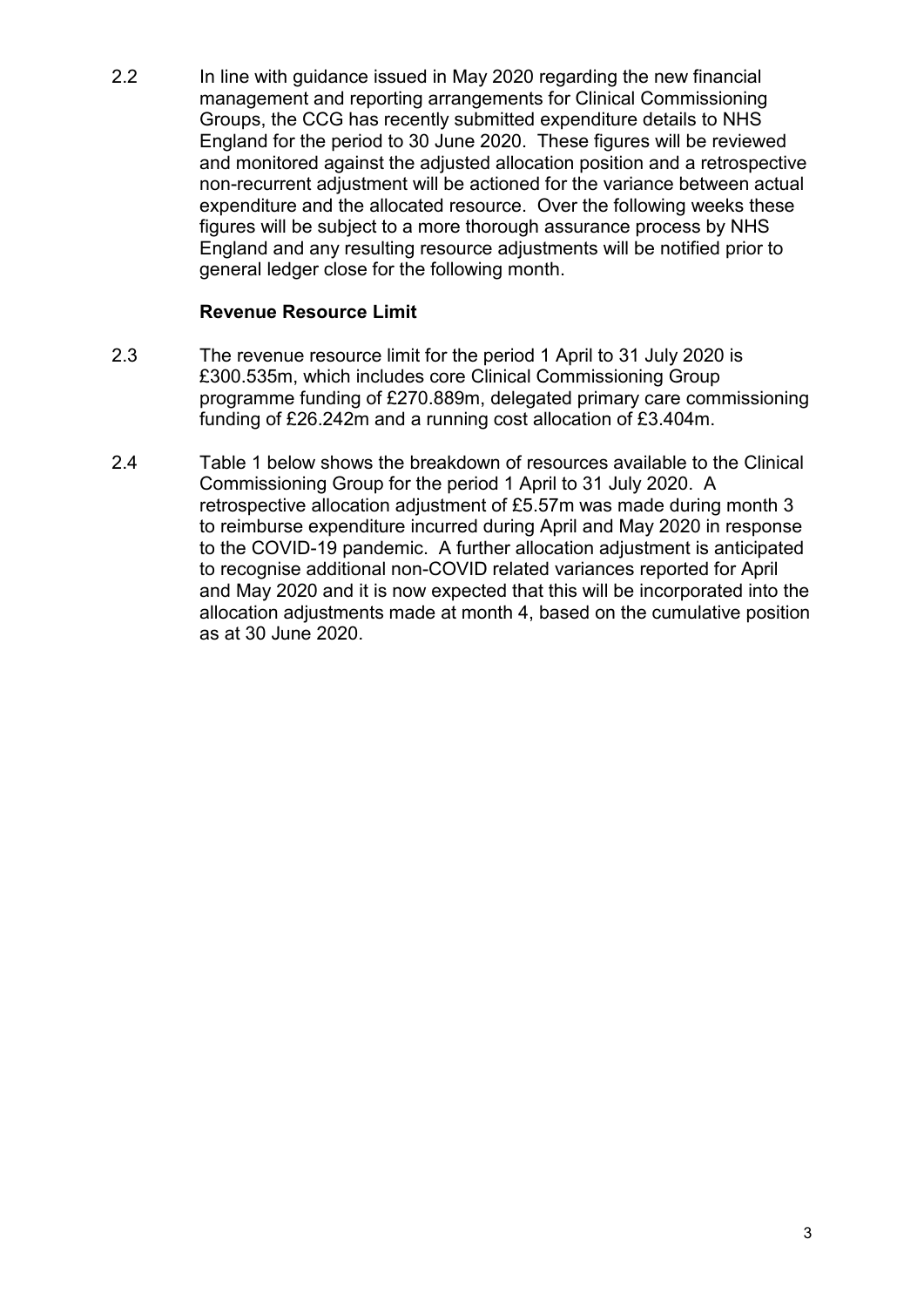## **Table 1: 1 April to 31 July 2020 Revenue Resource Limit**

|                                                                       | 2020/21<br>£'000 |
|-----------------------------------------------------------------------|------------------|
| <b>Programme Costs</b>                                                |                  |
| <b>Initial Allocations</b>                                            | 809,887          |
| (including growth funding of):                                        | 36,249           |
| <b>Recurrent Adjustments:</b>                                         |                  |
| $\star$<br>recurrent 2019/20 from NHS England                         | (149)            |
| $\star$<br><b>Primary Care Improving Access funding</b>               | 3,302            |
| *<br>Tariff inflation adjustments                                     | 585              |
| <b>Non Recurrent Allocations:</b>                                     |                  |
| Transfer 8 months Programme Allocation to central reserve             | (542, 417)       |
| Prospective 4 months Programme Non-Recurrent Adjustment               | (5,889)          |
| $\star$<br>Retrospective allocation for COVID-19 costs months 1 and 2 | 5,570            |
| <b>Adjusted Programme Allocation</b>                                  | 270,889          |
| <b>Primary Care</b>                                                   |                  |
| Delegated budget                                                      | 79,895           |
| (including growth funding of):                                        | 3,866            |
| <b>Non Recurrent Allocations:</b>                                     |                  |
| Transfer 8 months Programme Allocation to central reserve             | (53, 263)        |
| Prospective 4 months Programme Non-Recurrent Adjustment               | (390)            |
| <b>Adjusted Primary Care Allocation</b>                               | 26,242           |
|                                                                       |                  |
| <b>Running Costs</b>                                                  | 10,456           |
| <b>Non Recurrent Allocations:</b>                                     |                  |
| $\star$<br>Transfer 8 months Programme Allocation to central reserve  | (6,971)          |
| Prospective 4 months Programme Non-Recurrent Adjustment               | (81)             |
| <b>Adjusted Running Cost Allocation</b>                               | 3,404            |
|                                                                       |                  |
| <b>Total In Year Allocation</b>                                       | 300,535          |

# **Financial Performance Highlights and Exceptions**

2.5 Table 2 below shows the forecast financial position against key budget reporting lines for the period 1 April to 31 July 2020, based on data available as at June 2020. The budget reporting format reflects funding allocations across care categories as specified in the funding model provided by NHS England and reflects the format in which the financial position is now reported to NHS England on a monthly basis.

# **Table 2: 1 April to 31 July 2020 Analysis of Expenditure**

| <b>Expenditure</b>                    | M1 to M4<br><b>Budget</b><br>£'000 | M <sub>1</sub> to M <sub>4</sub><br><b>Forecast</b><br><b>Expenditure</b><br>£'000 | Variance<br>£'000 | <b>Previous</b><br>reported<br><b>Variance</b><br>£'000 | <b>Variance</b><br>Change |
|---------------------------------------|------------------------------------|------------------------------------------------------------------------------------|-------------------|---------------------------------------------------------|---------------------------|
| <b>Acute Services</b>                 | 144.966                            | 145.344                                                                            | 378               | 288                                                     | <b>Deterioration</b>      |
| <b>Mental Health Services</b>         | 24,450                             | 24,544                                                                             | 94                | 219                                                     | Improvement               |
| <b>Community Health Services</b>      | 30.484                             | 29.692                                                                             | (792)             | (859)                                                   | <b>Deterioration</b>      |
| <b>Continuing Care Services</b>       | 17,438                             | 18.284                                                                             | 846               | 846                                                     | <b>Static</b>             |
| <b>Primary Care Prescribing</b>       | 27,389                             | 30.221                                                                             | 2,832             | 2,767                                                   | <b>Deterioration</b>      |
| <b>Other Primary Care Services</b>    | 7.700                              | 7.741                                                                              | 41                | (264)                                                   | <b>Deterioration</b>      |
| <b>Primary Care Delegated Budgets</b> | 26,242                             | 26,953                                                                             | 711               | 711                                                     | <b>Static</b>             |
| <b>Other Programme Services</b>       | 12,892                             | 15,322                                                                             | 2,430             | 2,383                                                   | <b>Deterioration</b>      |
| <b>Corporate Running Costs</b>        | 3.404                              | 3.284                                                                              | (120)             | (120)                                                   | <b>Static</b>             |
| COVID-19 Response                     | 5,570                              | 5,570                                                                              | 0                 | 0                                                       | <b>Static</b>             |
| <b>Total Expenditure</b>              | 300.535                            | 306.955                                                                            | 6,420             | 5,971                                                   | <b>Deterioration</b>      |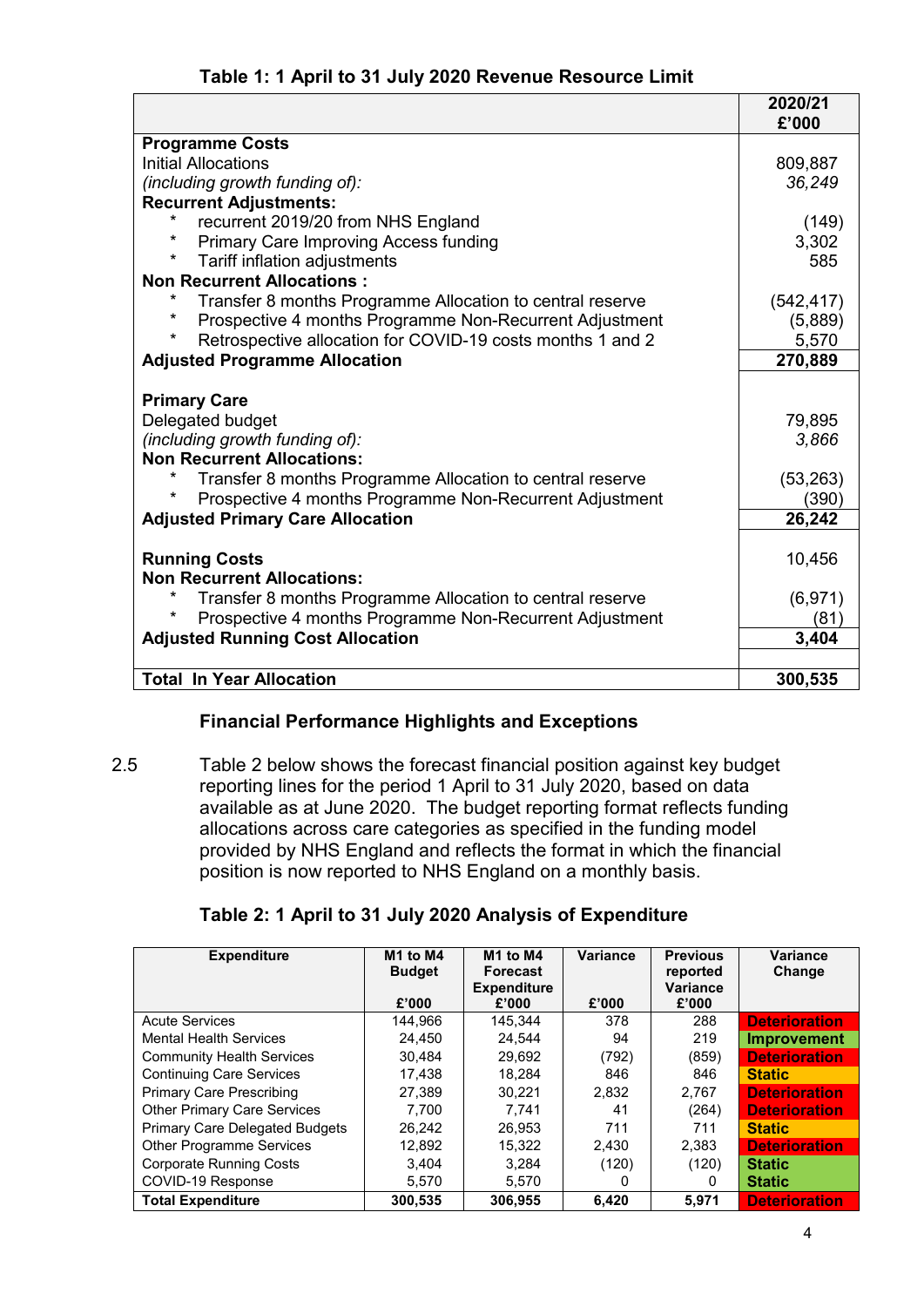#### **Key**: Improved forecast position compared to previous month Static forecast position compared to previous month – favourable variance Static Static forecast position compared to previous month – adverse variance  $\boxed{\text{Static}}$ Deteriorated forecast position compared to previous month

- 2.6 Expenditure assumptions to date have been made based on the current block payments to NHS providers and on original planned expenditure levels with other providers. Variances have been reported where additional data has been made available identifying potential cost pressures or financial benefits. Forecasts will be reviewed and refined over the coming months.
- 2.7 Table 2 above demonstrates a forecast cost pressure of £6.42m for the period 1 April to 31 July 2020, as included in the financial position recently reported to NHS England. It should be noted that the expenditure reported in Table 2 includes costs incurred in relation to the COVID-19 response during April and May 2020, for which retrospective funding has now been received by the Clinical Commissioning Group. The reported forecast financial position assumes that COVID-19 related costs incurred during June 2020 will also be fully funded retrospectively, subject to review and approval by NHS England. Specific elements of the financial position to be highlighted at this stage in the financial year include:

#### **NHS Provider Expenditure**

Payments to NHS bodies for the period 1 April to 31 July 2020 are being made on a block value basis and funding allocations have been issued to reflect this. Therefore there will be a zero variance against NHS provider budgets during this period. However, there are variances reported against individual expenditure categories reported in Table 2 above which net to an overall zero value.

#### **Mental Health Services**

Forecast expenditure includes an assumption that additional investment into Mental Health services will continue as originally planned across the financial year. Further clarification is still required with regard to national expectations around achievement of the Mental Health Investment Standard for 2020/21.

#### **Continuing Care and Funded Nursing Care**

The reported forecast position includes a backdated payment of approximately £1.3m in relation to an increase in Funded Nursing Care fees, announced on 30 April 2020 and backdated with effect from 1 April 2019.

This has been offset by an anticipated reduction in CHC fast track patient costs, due to revised funding arrangements during the COVID-19 pandemic.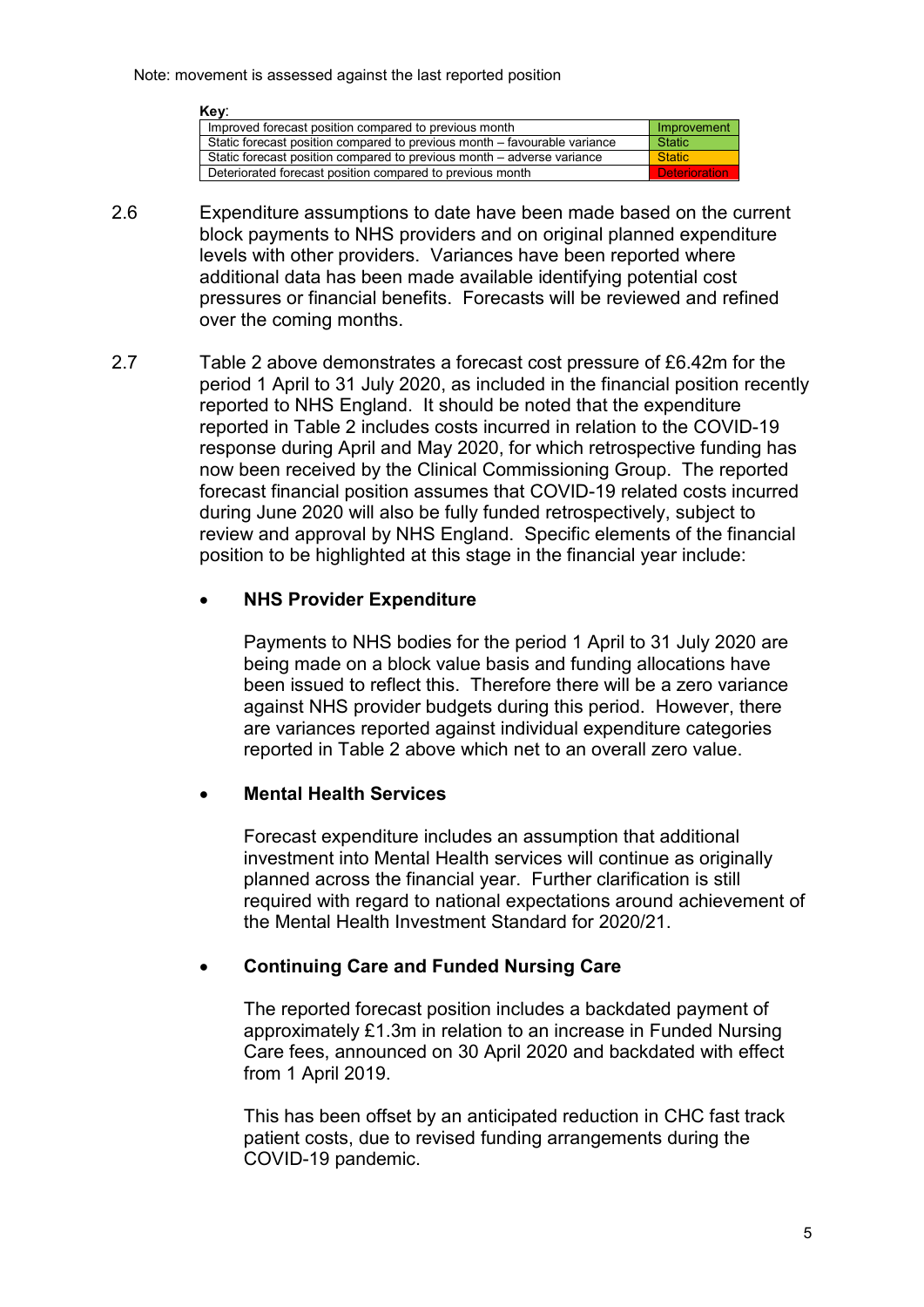# **Primary Care Prescribing**

A £2,832k overspend is anticipated in respect of GP Prescribing costs for the 1 April to 31 July 2020 period. This is due to cost pressures which include:

- o a £1,300k cost pressure due to costs in excess of anticipated levels for March 2020. Further analysis of prescribing data has indicated that this could be due to the stockpiling of prescribed drugs in the early stages of the COVID-19 pandemic, with a particular increase in prescribing levels for respiratory drugs and anti-depressants
- o a £706k funding shortfall due to the growth/inflation uplift assumed in the resource allocation model, which was less than anticipated in the CCG's planning assumptions
- o a forecast £300k cost pressure due to Category M drug price increases, announced with effect from June 2020
- o a £467k cost pressure anticipated due to a recommended switch from Warfarin prescribing to Direct-acting oral anticoagulants (DOACs)
- o a forecast £60k cost pressure in respect of national recharging for unallocated prescription charges. This forecast is based on actual recharges for April 2020 and will be reviewed as further data becomes available

# **Other Primary Care Services**

A financial benefit was reported at month 2 against the funding resource allocated for other primary care services. This position did not include the ongoing cost of GP Forward View projects, for which the Clinical Commissioning Group has historically received non recurrent funding support from NHS England. Forecast cost commitments for these projects have now been included within the reported financial position as at June 2020, which has taken the budget for other primary care services to a small overspend position.

# **Primary Care Co-Commissioning**

The reported variance represents a £711k reduction in the resource allocation for delegated Primary Care budgets for the 1 April to 31 July 2020 period when compared to the funding allocation notified in March after agreement of the new GP contract. Forecast expenditure commitments are still anticipated at planned levels, including an increase in cost commitments driven by new schemes introduced in the new GP contract.

#### **Other Programme Services**

The anticipated over commitment reported in respect of Other Programme services includes;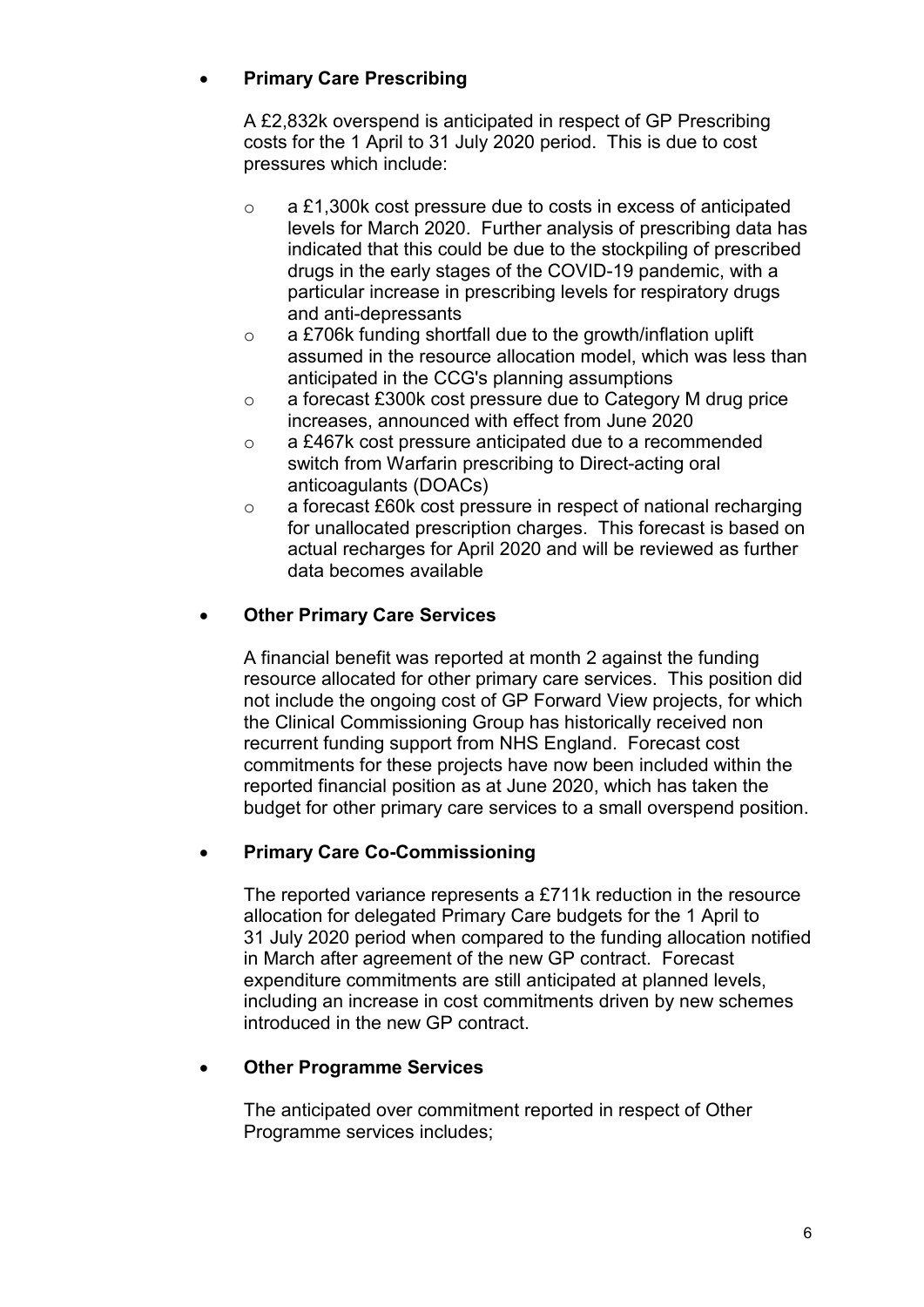- o the cost impact of the Better Care Fund funding uplift for 2020/21 which was not factored into the resource allocation modelling for the 1 April to 31 July 2020 period
- o cost pressures driven by non-recurrent benefits received in 2019/20, which were not factored into the resource allocation modelling for the 1 April to 31 July 2020 period

## **Running Costs**

The CCG has received an £80k reduction to its running costs allocation for the 1 April to 31 July 2020 period, which has been offset by anticipated staff vacancy savings.

As mentioned in section 2.2 above, expenditure commitments will be reviewed by NHS England and a retrospective non-recurrent adjustment will be actioned for the variance between actual expenditure and the allocated resource. Over the coming weeks these figures will be subject to a thorough assurance process by NHS England and any resulting resource adjustments will be notified prior to general ledger close for next month.

## **Recurring Underlying Financial Position**

2.8 The finance team continue to monitor the recurrent impact of any cost pressures and/or financial benefits in order to understand the underlying financial status of the Clinical Commissioning Group moving into the latter part of this financial year and into 2021/22. Work is currently underway to produce financial modelling for the COVID-19 recovery phase post 31 July 2020, although further guidance is anticipated from NHS England and NHS Improvement regarding funding arrangements going forwards.

#### **Quality, Innovation, Productivity and Prevention (QIPP)**

2.9 As mentioned in section 1.3 of this report, expectations for the delivery of efficiency savings has been suspended for the 1 April to 31 July 2020 reporting period.

#### **Cash**

2.10 The Clinical Commissioning Group is required to manage its cash to minimum levels by the end of the financial year; however during the year the level will vary. The forecast and actual end of month cash book balances are shown in Table 3 below.

| <b>Month end</b>  | <b>Actual Cash Book</b><br><b>Balance</b><br>£'000 | <b>Forecast Cash Book</b><br><b>Balance</b><br>£'000 |
|-------------------|----------------------------------------------------|------------------------------------------------------|
| <b>April 2020</b> | 5.111                                              | 955                                                  |
| May 2020          | 8.279                                              | 916                                                  |
| <b>June 2020</b>  | 5 7 7 1                                            | 873                                                  |

#### **Table 3: Cash Book Balances**